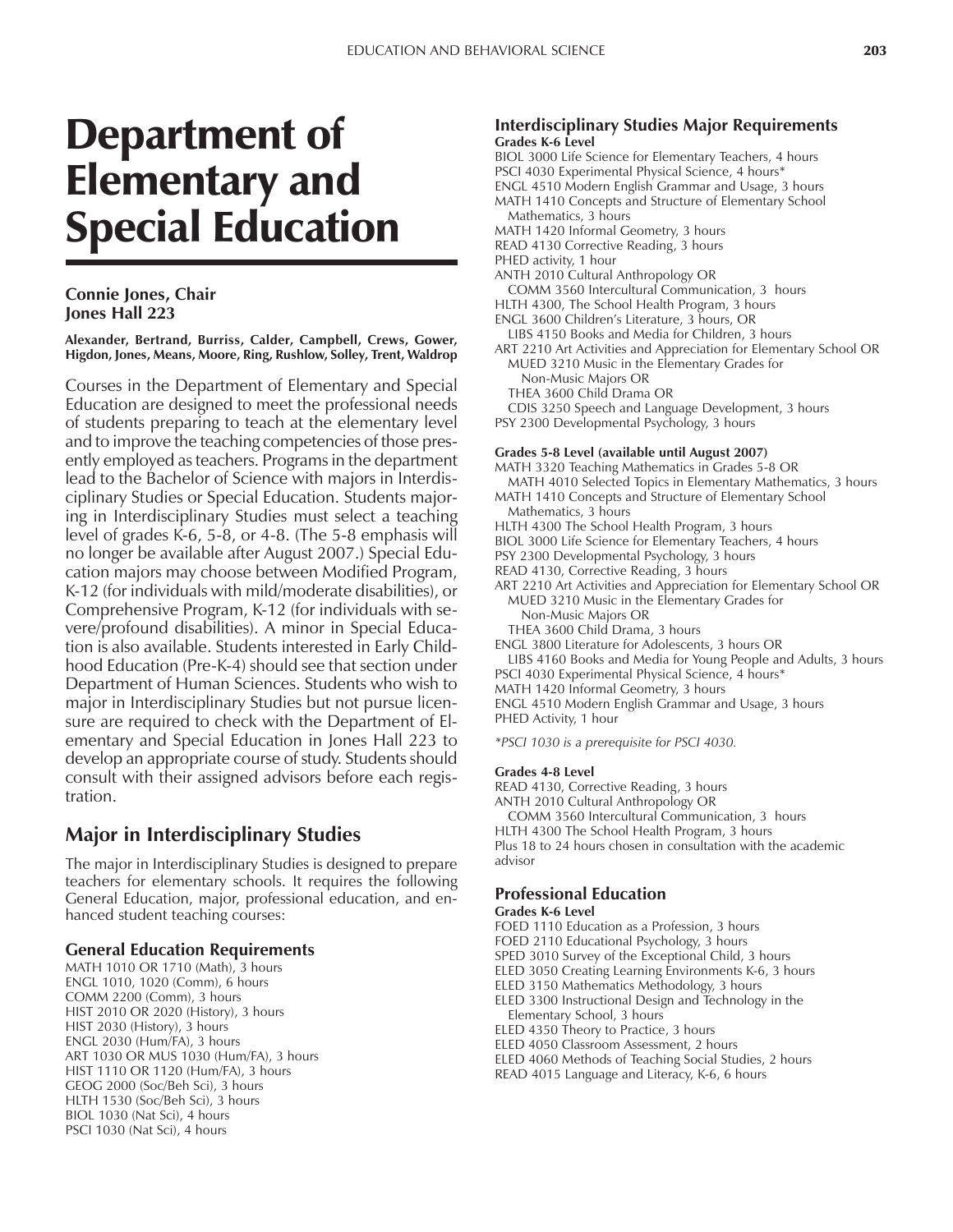#### **Grades 5-8 level**

- FOED 1110 Education as a Profession, 3 hours
- FOED 2110 Educational Psychology, 3 hours
- SPED 3010 Survey of the Exceptional Child, 3 hours
- ELED 3070 Creating Learning Environments 5-8, 3 hours
- ELED 3150 Mathematics Methodology, 3 hours
- ELED 3300 Instructional Design and Technology in the Elementary School, 3 hours
- ELED 4050 Classroom Assessment, 2 hours
- ELED 4060 Methods of Teaching Social Studies, 2 hours
- ELED 4400 Middle School Instruction, 3 hours
- READ 4035 Language and Literacy in the Middle Grades, 6 hours

## **Enhanced Student Teaching**

ELED 4110 Directed Teaching, Grades K-8, 12 hours

# **Major in Special Education**

The major in Special Education requires 120 semester hours including courses which satisfy the General Education requirements. It is designed to prepare teachers in special education and will meet the Tennessee requirements for licensure in Special Education in either Modified Program, K-12 (for individuals with mild/moderate disabilities), or Comprehensive Program, K-12 (for individuals with severe/profound disabilities). Following are the program requirements.

## **General Education Requirements**

ENGL 1010, 1020 (Comm), 6 hours COMM 2200 (Comm), 3 hours HIST 2010, 2020, 2030 (History), 6 hours ENGL 2020 or 2030 (Hum/FA), 3 hours MUS 1030, ART 1030, PHIL 1030, HIST 1010 or 1020, THEA 1030, ANTH 2210 (Hum/FA), 6 hours MATH 1010 or 1710 (Math), 3 hours BIOL 1030 (Nat Sci), 4 hours PSCI 1030 or GEOL 1030/1031, 4 hours GEOG 2000 plus PSY 1410, ECON 2410, ANTH 2010, SOC 1010, or HLTH 1530 (Soc/Beh Sci), 6 hours

#### **Special Education Major Requirements Modified Program, K-12 (33 hours)**

- CDIS 3250 Speech and Language Development, 3 hours SPED 3210 Practicum in Special Education (Resource Room), 3 hours\*
- SPED 3430 Characteristics of Mildly Disabled Children, 3 hours
- SPED 4000 Teaching Reading to Diverse Learners, 3 hours
- SPED 4150 Techniques, Methods, and Materials in Special Education (Mildly Disabled), 3 hours
- SPED 4160 Educational Assessment of Exceptional Children, 3 hours SPED 4170 Strategic Teaching and Learning in Secondary Special
- Education (Severe/Profound Disabilities), 3 hours
- SPED 4240 Methods and Techniques of Behavior Management, 3 hours
- SPED 4250 Education in the Affective Domain, 3 hours
- SPED 4280 Assistive Technology in Special Education, 3 hours
- SPED 4380 Collaboration/Consultation, 3 hours

#### **Comprehensive Program, K-12 (33 hours)**

- CDIS 3250 Speech and Language Development, 3 hours
- SPED 3220 Practicum in Special Education (Self-Contained), 3 hours
- SPED 3440 Characteristics of Severely/Profoundly Disabled Children, 3 hours
- SPED 4140 Techniques and Strategies for Instruction in Special Education (Severe/Profound Disabilities), 3 hours
- SPED 4240 Methods and Techniques of Behavior Management, 3 hours
- SPED 4280 Assistive Technology in Special Education, 3 hours
- SPED 4000 Teaching Reading to Diverse Learners, 3 hours
- SPED 4120 Curriculum, Methods, and Materials for Special Education (Severe/Profound Disabilities), 3 hours
- PHED 4910 Kinesiology, 3 hours
- SPED 4380 Collaboration/Consultation, 3 hours
- SPED 4160 Educational Assessment for Exceptional Children, 3 hours

#### **Professional Education Modified Program, K-12**

- FOED 1110 Education as a Profession, 3 hours
- FOED 2110 Educational Psychology, 3 hours
- SPED 3010 Survey of the Exceptional Child, 3 hours
- ELED 3150 Mathematics Methodology, 3 hours
- ELED 3300 Instructional Design and Technology in the Elementary School, 3 hours
- READ 4015 Language and Literacy, K-6, 6 hours

#### **Comprehensive Program, K-12**

- FOED 1110 Education as a Profession, 3 hours
- FOED 2110 Educational Psychology, 3 hours
- SPED 3010 Survey of the Exceptional Child, 3 hours
- ELED 3150 Mathematics Methodology, 3 hours
- ELED 3300 Instructional Design and Technology in the Elementary School, 3 hours
- READ 4015 Language and Literacy, K-6, 6 hours

# **Special Education Guided Electives**

**Modified K-12 and comprehensive K-12** MATH 1410 Concepts and Structure of Elementary School Mathematics, 3 hours MATH 1420 Informal Geometry, 3 hours BIOL 3000 Life Science for Elementary Teachers, 4 hours

HLTH 3300 First Aid and Safety Education, 3 hours

# **Enhanced Student Teaching**

#### **Modified Program, K-12**

SPED 4350 Directed Teaching in Special Education (Resource Room), 12 hours

#### **Comprehensive Program, K-12**

SPED 4000\* 3

SPED 4320 Directed Teaching in Special Education (Self-Contained), 12 hours

# **Recommended Curriculum - Modifiedt**

| <b>FRESHMAN</b>             |                | <b>SOPHOMORE</b>             |                |
|-----------------------------|----------------|------------------------------|----------------|
| BIOL 1030 (Nat Sci)         | 4              | ENGL 2020 or 2030 (Hum/FA) 3 |                |
| <b>COMM 2200 (Comm)</b>     | 3              | <b>FOED 2110</b>             | 3              |
| ENGL 1010, 1020 (Comm)      | 6              | Humanities and/or Fine Arts  | 3              |
| <b>FOED 1110</b>            | 3              | HIST 2010, 2020, or 2030     | 6              |
| MATH 1010 or 1710 (Math)    | 3              | <b>MATH 1420</b>             | 3              |
| Humanities and/or Fine Arts | 3              | BIOL 3000                    | $\overline{4}$ |
| <b>HLTH 3300</b>            | 3              | <b>ELED 3300</b>             | 3              |
| <b>MATH 1410</b>            | 3              | Social/Behavioral Sciences   | 3              |
| <b>PSCI 1030 or</b>         |                | <b>SPED 3010</b>             | 3              |
| GEOL 1030/1031 (Nat Sci)    | $\overline{4}$ |                              | 31             |
|                             | 32             |                              |                |
| <b>JUNIOR</b>               |                | <b>SENIOR</b>                |                |
| ELED 3150*                  | 3              | SPED 4150*                   | 3              |
| SPED 3210*                  | 3              | SPED $4240*$                 | 3              |
| SPED 4170*                  | 3              | SPED 4250*                   | 3              |
| SPED 3430*                  | 3              | <b>CDIS 3250</b>             | 3              |
| SPED 4280*                  | 3              | <b>SPED 4350</b>             | 12             |
| READ 4015*                  | 6              | Social/Behavioral Sciences   | 3              |
| SPED 4380*                  | 3              |                              | 27             |
| SPED 4160*                  | 3              |                              |                |

**30**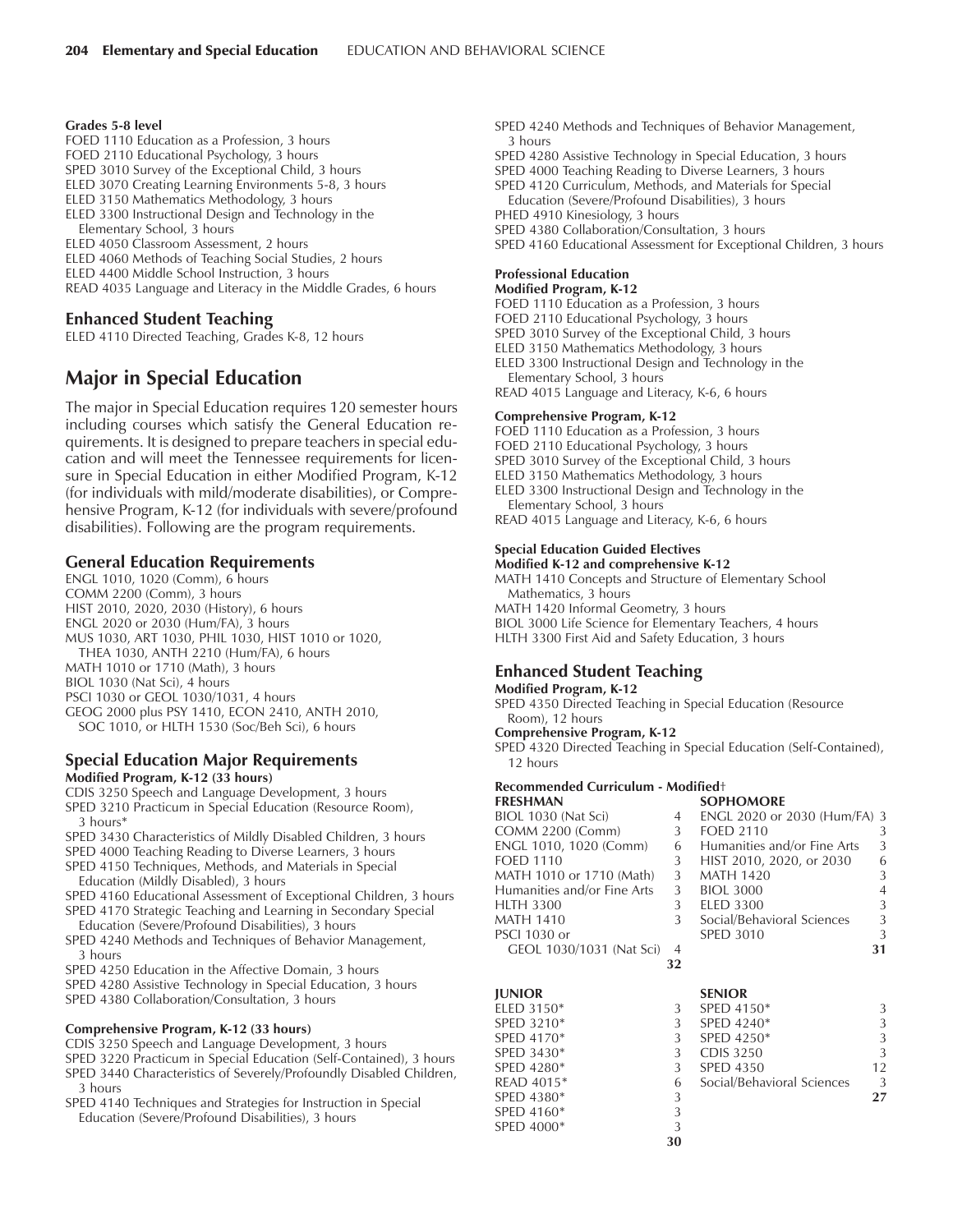*\*SPED 3010 and admission to teacher education are required before entering these courses.*

tDue to the number of changes in this program, it is highly recom*mended that students work with a special education advisor. An advisor will assist each student to assure that he/she meets both licensure and graduation requirements.*

#### **Recommended Curriculum - Comprehensive**<sup>+</sup>

| <b>FRESHMAN</b>             |    | <b>SOPHOMORE</b>            |                |
|-----------------------------|----|-----------------------------|----------------|
| BIOL 1030 (Nat Sci)         | 4  | <b>ENGL 2030 (Hum/FA)</b>   | 3              |
| COMM 2200 (Comm)            | 3  | <b>FOED 2110</b>            | 3              |
| ENGL 1010, 1020 (Comm)      | 6  | Humanities and/or Fine Arts | 3              |
| <b>FOED 1110</b>            | 3  | HIST 2010 or 2020, 2030     | 6              |
| <b>MATH 1010</b>            | 3  | MATH 1420                   | 3              |
| Humanities and/or Fine Arts | 3  | <b>BIOL 3000</b>            | $\overline{4}$ |
| <b>HLTH 3300</b>            | 3  | <b>ELED 3300</b>            | 3              |
| <b>MATH 1410</b>            | 3  | Social/Behavioral Sciences  | 3              |
| <b>PSCI 1030 or</b>         |    | <b>SPED 3010</b>            | 3              |
| GEOL 1030/1031 (Nat Sci)    | 4  |                             | 31             |
|                             | 32 |                             |                |
| <b>JUNIOR</b>               |    | <b>SENIOR</b>               |                |
| ELED 3150*                  | 3  | SPED 4120*                  | 3              |
| SPED 3220*                  | 3  | SPED 4240*                  | 3              |
| SPED 4140*                  | 3  | SPED 4160*                  | 3              |
| SPED 3440 <sup>*</sup>      |    |                             | 3              |
|                             | 3  | <b>CDIS 3250</b>            |                |
| SPED 4280*                  | 3  | <b>SPED 4320</b>            | 12             |
| READ 4015*                  | 6  | Social/Behavioral Sciences  | 3              |
| SPED 4380*                  | 3  |                             | 27             |
| PHED 4910*                  | 3  |                             |                |

*\*SPED 3010 and admission to teacher education are required before entering these courses.*

**30**

tDue to the number of changes in this program, it is highly recom*mended that students work with a special education advisor. An advisor will assist each student to assure that he/she meets both licensure and graduation requirements.*

#### **Minor in Special Education**

The minor in Special Education requires 18 semester hours as recommended by an advisor in special education as assigned by the chair, Department of Elementary and Special Education.

# **Courses in Elementary Education [ELED]**

- **1000 Pedagogy Seminar.** One credit. Introduction to computer technology used in elementary school classrooms. Students practice the skills specified by the State of Tennessee 21st Century Classroom guidelines.
- **3050 Creating Learning Environments K-6.** Three credits. Prerequisites: FOED 1110 and 2110. Design, instruction, and evaluation of an integrated reflective curriculum in the elementary grades. Classroom experiences provided.
- **3070 Creating Learning Environments 5-8.** Three credits. Prerequisites: FOED 1110 and 2110. The design, instruction, and evaluation of an integrated middle school curriculum with particular attention to the effect of physical, social, and emotional needs of the middle school student as they relate to middle school instruction. Classroom experiences provided.
- **3150 Mathematics Methodology.** Three credits. Prerequisites: Admission to teacher education program; ELED 3050 or 3070. Prepares pre-service elementary and middle school teachers for teaching mathematics.
- **3300 Instructional Design and Technology in the Elementary School.** Three credits. Prerequisite: Admission to teacher education program. Introduces principles of instructional design with an emphasis on the integration and use of instructional technology to promote effective classroom instruction. Two hours lecture and two-hour lab.
- **3330 Instructional Design and Technology in the Middle Grades, 5-8.** Three credits. Prerequisite: Admission to teacher education program. Introduces the principles of instructional design with an emphasis on the integration and use of instructional technology to promote effective classroom instruction. Two hours lecture and two-hour lab.
- **4000 Methods and Materials in the Teaching of Writing.** Three credits. An in-depth exploration of elementary students' efforts to become writers. Specific strategies, appropriate assignments, and instructional goals as well as basic writing skills, all based on recent research, presented.
- **4050 Classroom Assessment.** Two credits. Prerequisites: Admission to teacher education program; Interdisciplinary Studies majors must also complete ELED 3050 or 3070. Purpose of assessment and the relationship among planning, instruction, and assessment. Interpreting test scores and how those interpretations should be used.
- **4060 Methods of Teaching Social Studies.** Two credits. Prerequisites: Admission to teacher education program; Interdisciplinary Studies majors must also complete ELED 3050 and 3070. Familiarizes students with methods, techniques, and strategies for the teaching of social studies in grades K-8.
- **4110 Directed Teaching, Grades K-8.** Twelve credits. Full-day supervised teaching experience of 15 weeks duration in a public school classroom. Pass/Fail.
- **4260 Problems in Elementary Education.** One to three credits. A problem-oriented course, on or off campus, planned and designed for individuals, a school faculty, school system, or other professional groups, which will provide opportunities for in-service education related to assessed needs. Credit toward an undergraduate degree will be limited to six semester hours.
- **4350 Theory to Practice.** Three credits. Prerequisites: Admission to teacher education program; Interdisciplinary Studies majors must also complete ELED 3050; must have completed or be presently enrolled in all methods courses. Strategies and techniques for guiding the learning of elementary school children. Development and use of materials in elementary classrooms with emphasis on explanation and experimentation. Laboratory work and weekly seminar.
- **4400 Middle School Instruction.** Four credits. Prerequisites: Admission to teacher education program; Interdisciplinary Studies majors must also complete ELED 3070. Strategies to teach children in the middle grades. Practicum experiences required.
- **4510 The Teaching Internship, Grades 1-8.** Nine credits. Supervised teaching available only to those with at least one year of paid teaching experience in the major in which endorsement is sought. Applicants must meet all prerequisites for student teaching.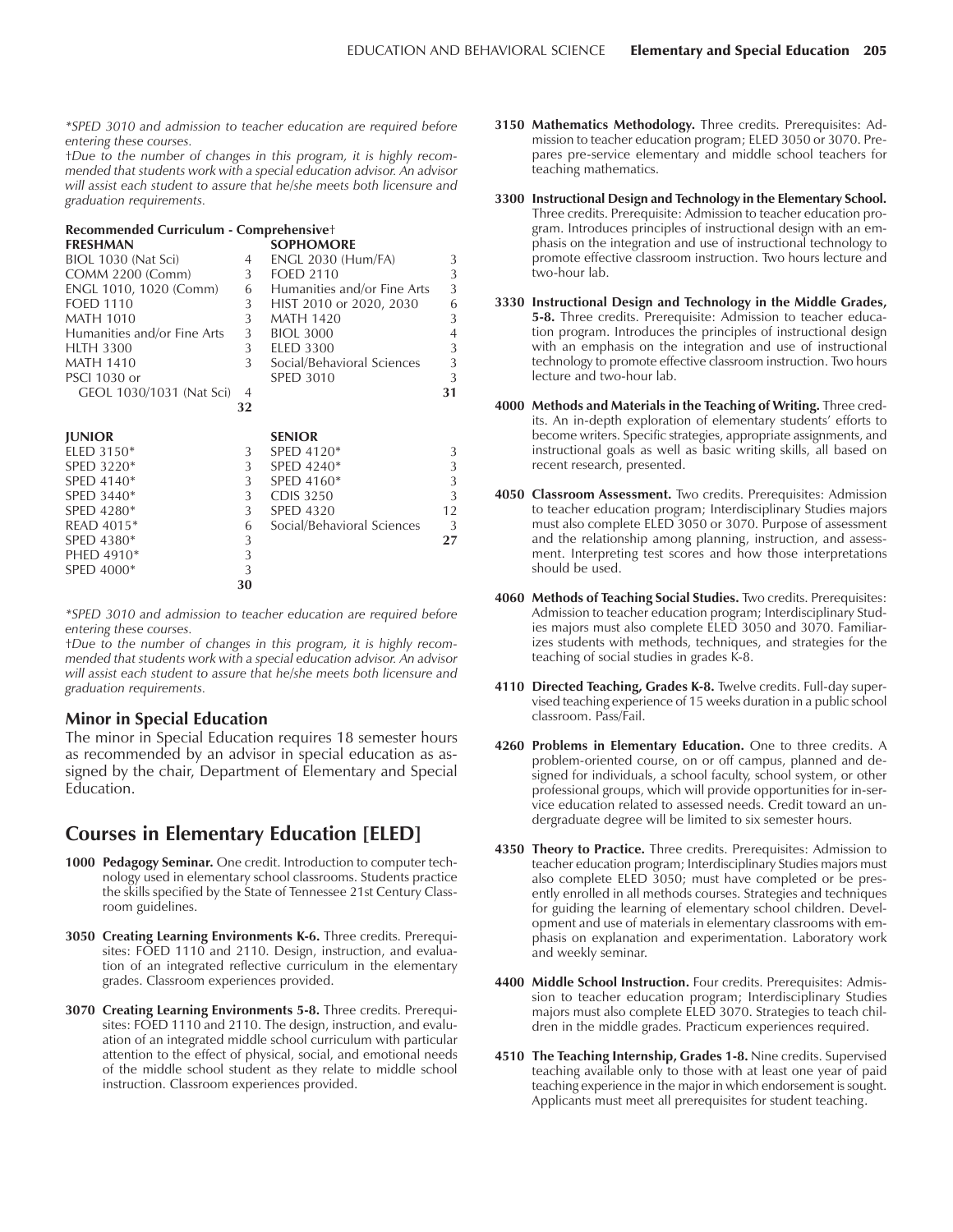# **Courses in Reading [READ]**

- **3340 Teaching Reading in the Secondary School.** Three credits. Prerequisite: Admission to teacher education. Materials, methods, and techniques for teaching reading at the secondary level, including clinical laboratory experiences. Designed for teachers of language arts.
- **4015 Language and Literacy, K-6.** Six credits. Prerequisites: Admission to teacher education; ELED 3050. Introduces various strategies and techniques for teaching reading and writing in the elementary school.
- **4035 Language and Literacy in the Middle Grades.** Six credits. Prerequisites: Admission to teacher education; ELED 3070. Introduces various strategies and techniques for teaching and assessing literacy in the middle school.
- **4130 Corrective Reading.** Three credits. Prerequisite: Admission to teacher education program; Interdisciplinary Studies majors must also complete ELED 3050 or 3070. Diagnostic skills needed to identify specific reading problems found in typical K-8 classrooms and processes needed to resolve the difficulties.
- **4460 Teaching Reading in the Content Areas.** Three credits. Prerequisite: Admission to teacher education. Emphasis on the teaching of reading in content subjects, such as mathematics, science, and social studies in upper elementary, middle, and secondary schools. Specific suggestions for activities and lesson strategies included.

# **Courses in Special Education [SPED]**

- **3010 Survey of the Exceptional Child.** Three credits. Introduction to programs and problems of children who deviate from the norm in physical, emotional, mental, and social characteristics. (Required of all individuals who major or minor in education for state licensure purposes.)
- **3210 Practicum in Special Education (Resource Room).** Three credits. Prerequisites: Admission to teacher education; SPED 3010. Participation in the resource room setting with students with mild disabilities. Directed laboratory experiences for a minimum of five hours per week with a weekly seminar required.



- **3220 Practicum in Special Education (Self-Contained).** Three credits. Prerequisites: Admission to teacher education; SPED 3010. Participation in the self-contained classroom setting with students with severe/profound disabilities. Directed laboratory experiences for a minimum of five hours per week with a weekly seminar required.
- **3430 Characteristics of Mildly Disabled Children.** Three credits. Prerequisites: Admission to teacher education; SPED 3010. In-depth study of the resource room and mainstreaming concepts as they relate to special education. Includes ways to set up instruction of resource room students.
- **3440 Characteristics of Severely/Profoundly Disabled Children.** Three credits. Prerequisites: Admission to teacher education; SPED 3010. In-depth study of children with severe/profound disabilities. Includes ways to set up an instructional program for teaching severely/profoundly disabled.
- **4000 Teaching Reading to Diverse Learners.** Three credits. Prerequisite: Admission to teacher education program or permission of the department. Opportunity for classroom teachers to better meet the needs of struggling readers whether in special education classrooms or in the general education classroom.
- **4120 Curriculum, Methods, and Materials for Special Education (Severe/Profound Disabilities).** Three credits. Prerequisites: SPED 3440; admission to teacher education program; must be taken simultaneously with SPED 4140. Development of skills in planning and implementing programs for students with severe/ profound disabilities. Techniques and strategies in practical applications.
- **4140 Techniques and Strategies for Instruction in Special Education (Severe/Profound Disabilities).** Three credits. Prerequisites: Admission to teacher education; SPED 3440. Corequisite: SPED 4120. A practical application of techniques and strategies for teaching students with severe/profound disabilities. Includes teaching technique, theories and approaches, data collection, and classroom and physical management for students with severe/profound disabilities.
- **4150 Techniques, Methods, and Materials in Special Education (Mildly Disabled).** Three credits. Prerequisites: Admission to teacher education; SPED 3430. A practical application of special education techniques and methods for teaching children with mild disabilities. Includes curriculum planning, methods and materials data collection, and classroom management for the student functioning at the mildly disabled level.
- **4160 Educational Assessment of Exceptional Children.** Three credits. Prerequisites: Admission to teacher education; SPED 3430 or 3440. Selection and administration of standardized tests and subtests for the specific purpose of planning an effective remedial program. Includes information gathering techniques, evaluation of this information in selection of tests, and interpretation of information and test scores.
- **4170 Strategic Teaching and Learning in Secondary Special Education (Severe/Profound Disabilities).** Three credits. Prerequisites: SPED 3010, 3430, and admission to teacher education program. Learning strategies instruction and the use of content enhancement routines in special education and general education classrooms with diverse student populations. Includes metacognitive strategies development and application. Task-specific strategies (e.g., learning strategies curriculum), techniques to help teachers develop their own strategies, and using content enhancement routines.